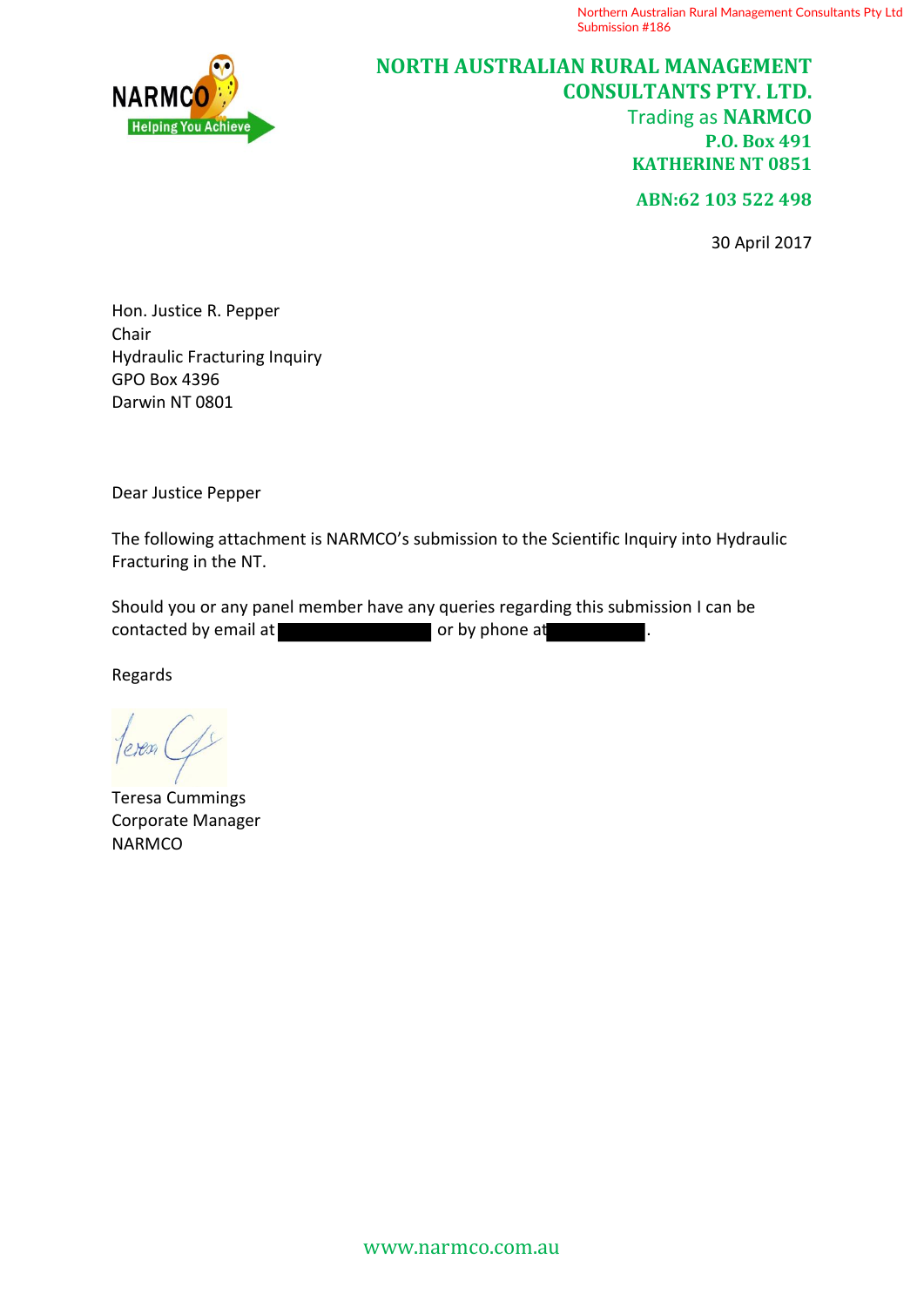

### **Submission to the Scientific Inquiry into Hydraulic Fracturing in the NT.**

#### **BACKGROUND**

NARMCO is an Indigenous business and employment development consultancy company based in Katherine. NARMCO formed in 2003.

NARMCO is a founding member of Katherine Mining Services Association (KMSA). NARMCO has attended more than 14 information sessions relating to the hydraulic fracturing processes being proposed in the NT plus undertaken additional research and readings.

Some information sessions NARMCO has attended have been delivered at several antifracking forums; one session was provided by CSIRO; several sessions have been provided by third parties associated with the Mining and Onshore Gas Industries; 6 information sessions were convened by a partnership of three industry associations (Chamber of Commerce NT, Katherine Mining Services Association and Sturt Plateau Best Practice Group – Cattle property owners), a briefing provided specifically to KMSA by one of the gas explorers and producers; and a briefing provided specifically to KMSA by the CEO of Dept of Mines and Energy.

NARMCO has attended 4 x NT Resources Week conferences, 4 x Katherine Regional Mining and Exploration Forums, 3 x Annual Geoscience Exploration Seminars (AGES) and 1 Minerals Council Conference.

NARMCO Director has visited the worksite of Santo's exploration well at Tanumbirini Station, the deepest onshore exploration wells in Australia. NARMCO Director and two other KMSA members received a detailed briefing on the establishment and progress of the exploration well.

#### **SUMMARY**

NARMCO was initially cautious of the hydraulic fracturing processes being proposed in the NT and this caution was fuel by claims made by the anti-fracking movement.

However after researching the subject and hearing from many different sources, for, against and neutral, NARMCO is satisfied that the proposed hydraulic fracturing processes, 'fracking', being proposed for the NT does not present an unacceptable risk to the NT's environment, economy or its population's health and well-being.

NARMCO is of the view that hydraulic fracturing activity should be approved to occur in the NT. Many potential risks associated with hydraulic fracturing could bring are very similar to risks associated with other industries in the NT. These industries have acceptable mitigation processes and strategies and the community is tolerant of these industries. NARMCO in satisfied that the onshore gas industry using hydraulic fracturing also has acceptable mitigation processes and strategies for all of its potential risks.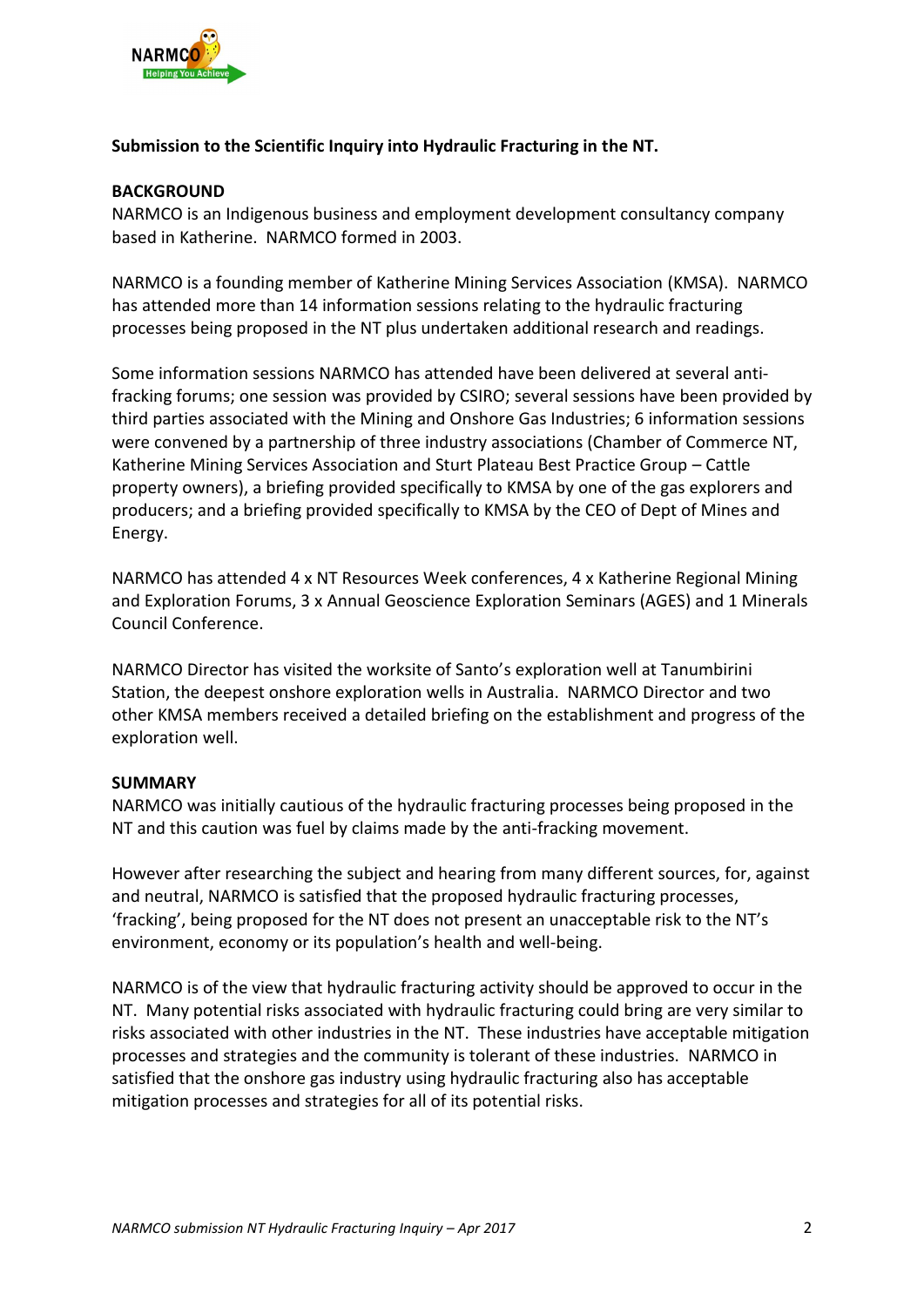

### **1 WATER**

NARMCO has reviewed the possible water risks outlined in the 'Background and Issues Paper'.

# Ground water

NARMCO is satisfied that the processes used, the engineering and manufacturing of the well infrastructure, the management of the wells and the management of waste water are such that hydraulic fracturing poses little risk to the ground water, including cross contamination of aquifers. The 24hr monitoring of all wells is an acceptable precaution that monitors well integrity. Any change in behaviour or malfunction will be detected immediately, despite the wells being in remote and very remote areas.

In terms of water usage and potential to deplete water resources, the gas companies have defined their water use per well. Gas companies can be regulated (if not already) to measure their use of ground water. Currently pastoralist are not accountable for their water usage for grazing stock, not matter how large the herd is. At times pastoral bores do dry up, so by default it can be assumed that they are at times extracting more water than is sustainable. At a community level we are either oblivious to this or tolerate this unsustainable use without protest.

# Surface Water

Whilst there is potential for onsite spills that could impact on surface water, these are the same risks that other industries currently experience in the NT. At a community level we accept dangerous chemicals being handled and used in our towns and cities and it is such an everyday occurrence that it occurs in a seemingly invisible manner.

There is adequate legislation, regulation and Australian Standards to address these risks, eg chemical handling, transportation of chemicals or toxic waste, storage of contaminated water and the like. The high standards of work practices and engineering designs associated with hydraulic fracturing are added assurances that onsite spillages are less likely to occur than in other industries.

# Water Usage

Gas companies have already discovered unknown aquifers during their exploration activities and are likely to discover more. The new discoveries have been brackish and future discoveries are also likely to be brackish and therefore unsuitable for stock and human consumption, however this water is likely to be suited for fracking. Using new sources of water will reduce the usage impact on the existing aquifers that humans and stock draw from.

A fully fracked well can use between 20-30ML of water and in many instances when fracked water is recycled, the amount of water extracted from aquifers will be much less. (Note 30ML is used in the following comparisons).

Beetaloo and Mungabroom pastoral stations carry approx. 85,000 head of cattle, who consume approx. 1,241ML water per year. This amount of water will service 41 fully fracked wells. Or put another way the amount of water the cattle will use in 9 & 12 years is as much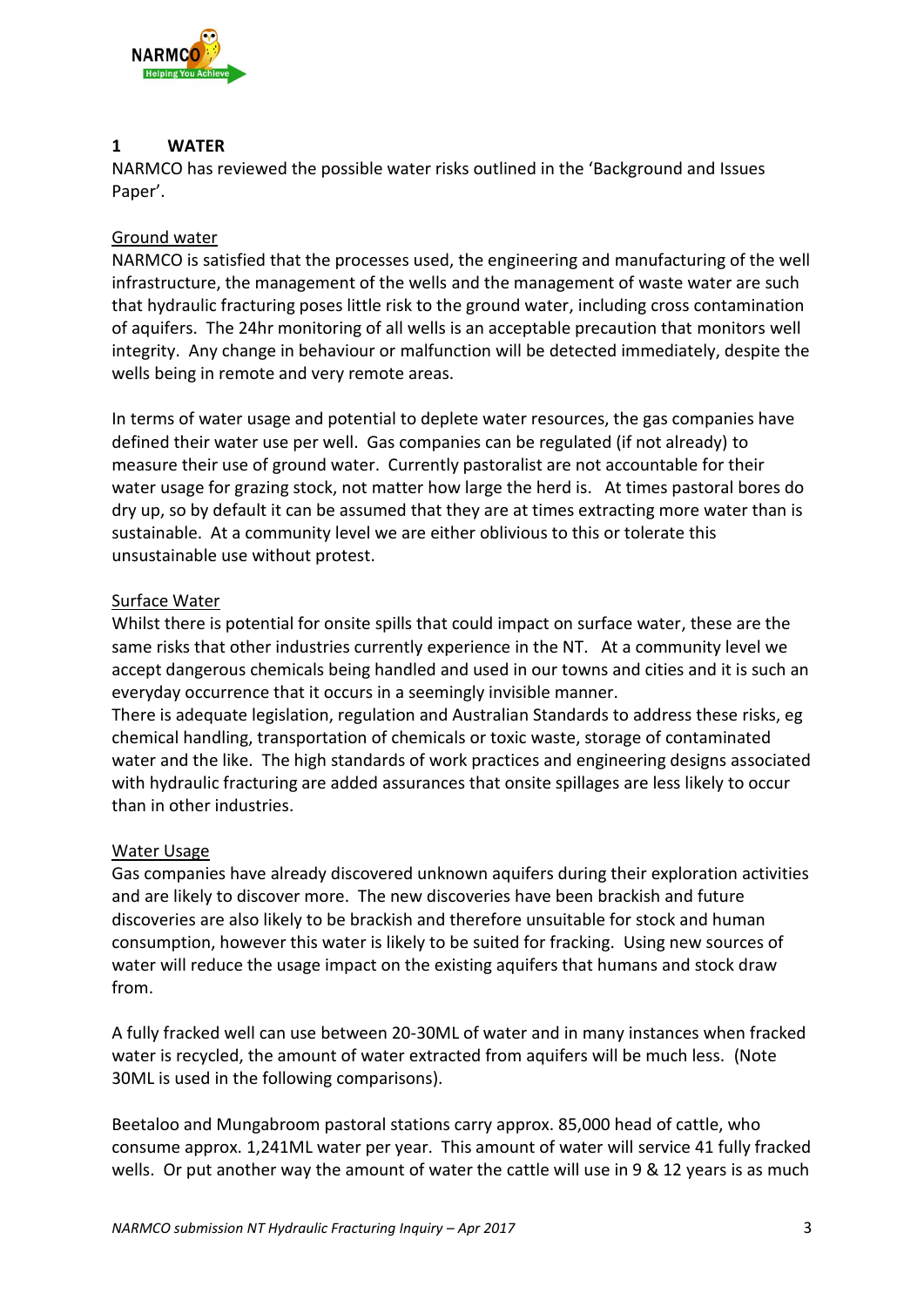

water needed for 400 to 500 wells (Origin's estimated well capacity). This does not take into account the significant water wastage on pastoral properties from leaking pipes, leaking tanks, broken bores, evaporation of uncovered dams etc.

There are an estimated 1 million mango trees in the NT. With an average water usage of 53,850ML per year, the mango industry uses as much water as 1,795 fracked wells.

In community discussions, there has been calls for the lined ponds, holding the backflow water, to be fully covered. This in part to protect native animals and birds from drinking the water. Whilst the bunged walls of the ponds will make it difficult for animals to access the ponds, birds will be able to access readily. In other industries, there are uncovered, untreated water sources that have not resulted in large bird kills, so there may not be a need to protect this water from bird species that appear to have capacity to detect whether water is safe for them to consume. It is also in part to reduce evaporation. If the gas industry is required to cover their ponds, this would set an expensive precedence for other industries, including mining and the pastoral industries, to cover their ponds and dams.

There are many types of feral animals roaming the NT including on pastoral properties and park lands. Improved management of these lands would result in significantly decreased feral numbers, particularly the larger consumers of water, being wild horses, buffaloes, donkeys and pigs. Estimations of these larger feral animals vary widely but a conservative reduction of 20,000 horses and 6,000 donkeys would save as much water annually as 11 fracked wells would use in their lifespan.

**Conclusion:** NARMCO considers that the proposed hydraulic fracturing activity in the existing exploration areas will not create an unacceptable risk to the ground and surface water in the NT.

# **2 LAND**

Approx 2ha is cleared for an exploration well. Once exploration is complete the area is very carefully rehabilitated. If a well goes into production an area of approx. 200m2 remains cleared.

The impact of a 200m2 footprint is not dissimilar to the footprint of cattle watering points (bore, tank/s, trough or dams) on pastoral properties. In some situations where cattle have been left on one watering point for long periods, the impact on the vegetation, soil and native grasses can be much larger than 200m2. It is not typical practice for a pastoral property to rehabilitate watering points when they finish using that area on an annual or permanent basis.

Gas production well heads will be spread approx. 4kms apart. With each well head potentially supporting 12 wells, each gas company is likely to only have well heads amounting into double digits, eg Origin estimates 500 wells = 41 well heads.

Media reports confirm Beetaloo station has developed their property to have water on at about four-kilometre centres resulting in about 600 watering points. So the impact on the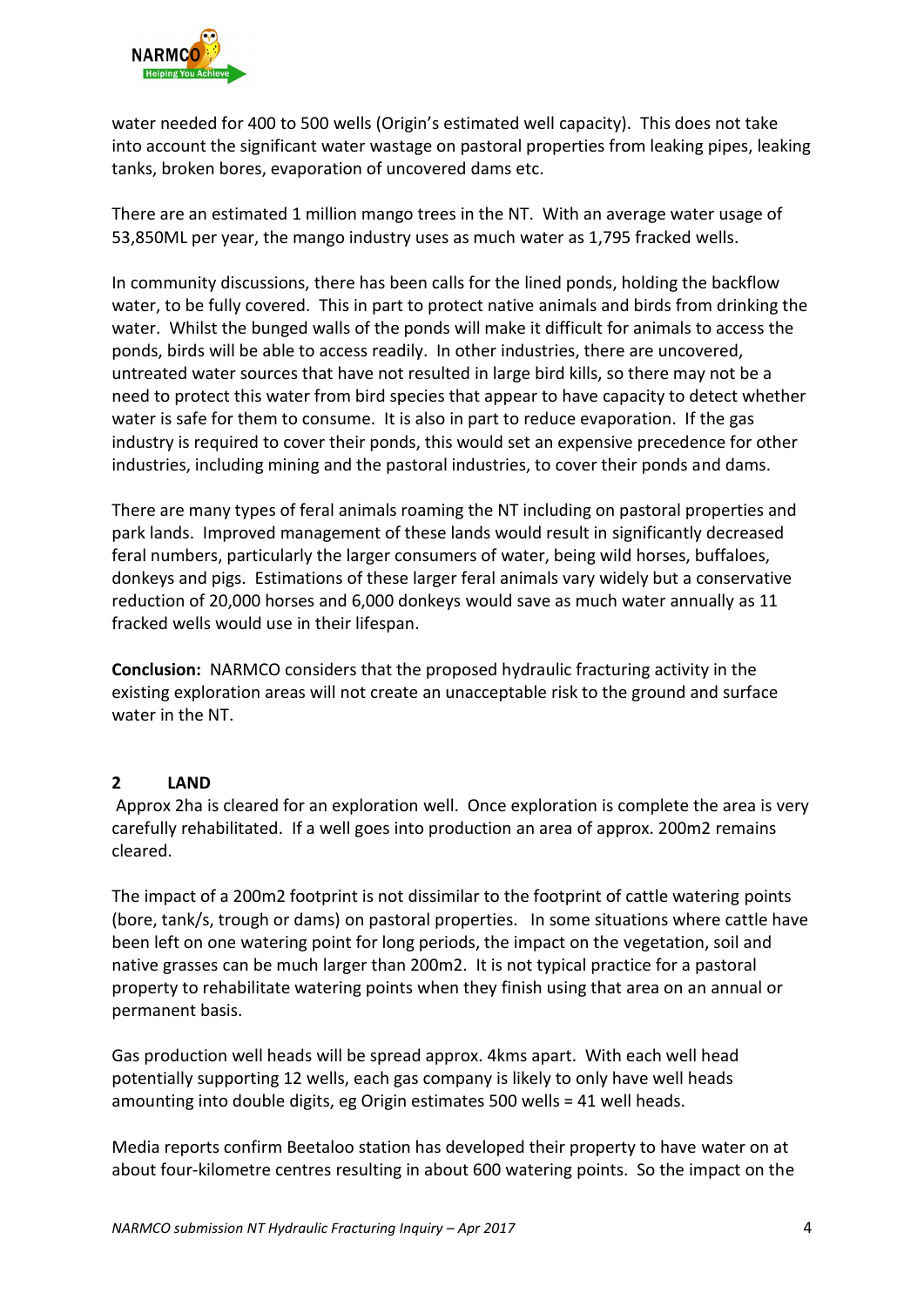

land on this one pastoral property potentially exceeds, by 15 times, that of a major gas industry at the height of anticipated production. However, Beetaloo is held in high regard for undertaking these developments, as doing so are potentially reducing other impacts on their lands such as over grazing that can occur with less watering points.

Gas companies have used sound weed invasion minimisation practices in their exploration activities and it is anticipated this will continue into the operational activities. Some of these practices exceed that of industries currently accessing lands in remote areas. For example, there is no requirement for tourists to decontaminate their vehicles as they move offroad between differing biodiversity regions. Pastoralist, their contractors and service providers do not decontaminate when moving between properties. Government officials visiting remote communities do not decontaminate when travelling in and out of communities.

The exploration and production of natural gas has a very minimal footprint, particularly when compared to open cut mining and overgrazing of cattle paddocks. The visual impact of largely unkempt cattle watering points, particularly when over grazed, has potential to be more unsightly to tourists than  $200m^2$  well heads that are carefully maintained.

A new, open pit, iron ore mine established in the Roper River area several years. It trucked its ore some 180kms to the Bing Bong Port. Another opened up close by and hauled its ore on the Roper Highway then Stuart Highway to Katherine. Whilst both mines are now closed, the mining activity did not appear to have had any substantive, negative impact on the tourism industry in that area. It is difficult to image that the natural gas industry, with much less visual impact on the land, would cause lasting issues for the tourism industry.

Interestingly the arrival of a permanent US Marine base in the NT may do more to change the tourists' perception of the great outback, the last frontier, than natural gas wells will do.

# **3 AIR**

No comment

# **4 PUBLIC HEALTH**

There is adequate legislation, regulation and Australian Standards to address a number of the potential risks mentioned in the discussion paper, eg diesel fumes, physical safety. The potential risks in these areas are no greater than those in other industries, eg road transport accidents.

The gas companies have well developed practices for handling chemicals, flowback water and the potential for underlying chemicals and radioactive substances to be drawn to the surface. Other industries, particularly mining, can face similar issues and also have well developed practices for addressing these risks.

# **5 ABORIGINAL PEOPLE AND THEIR CULTURE**

No comment.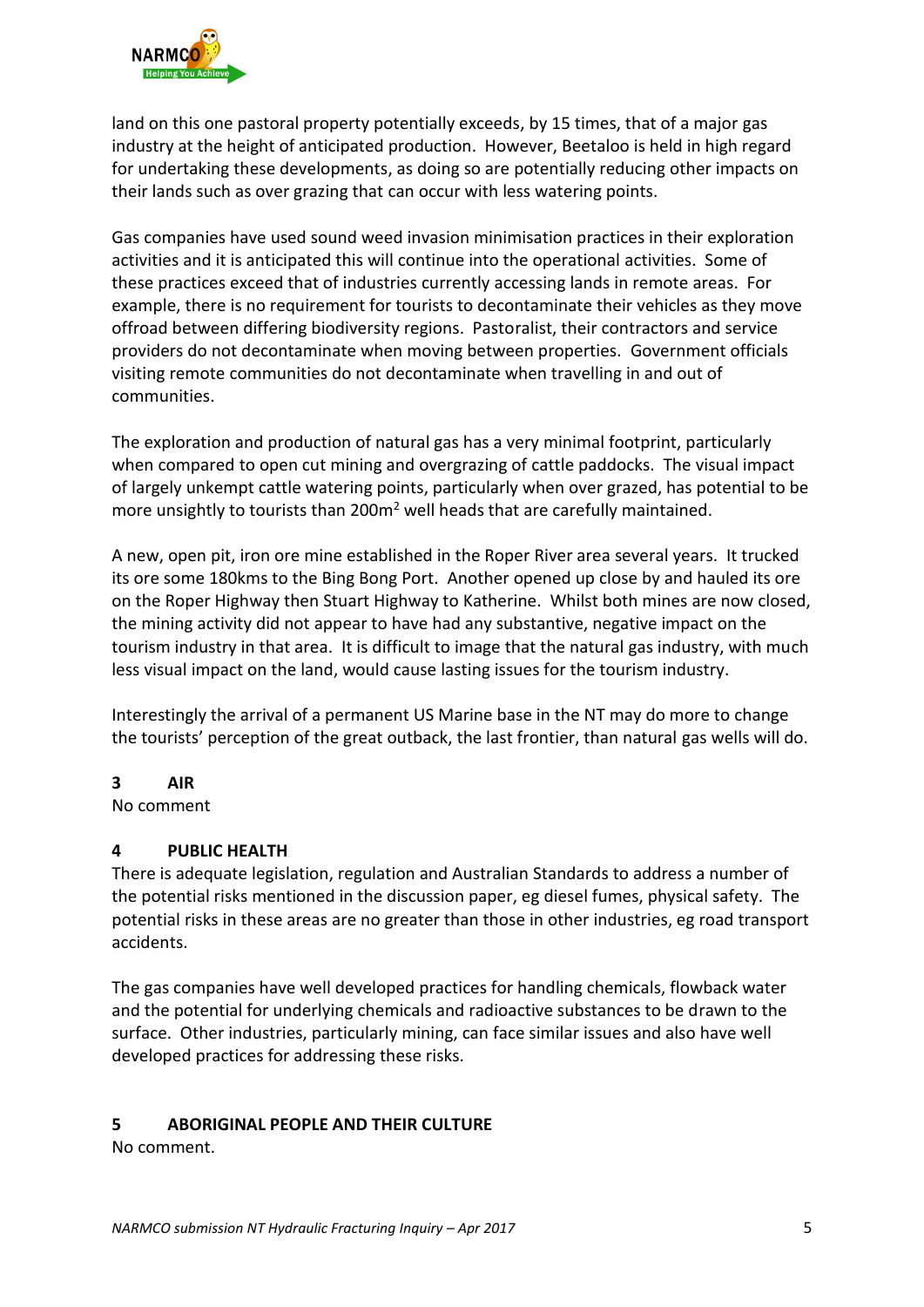

# **6 SOCIAL IMPACTS**

Many of these potential impacts are impact that face any major development in remote areas or built up areas. The new developments at RAAF Base Tindal for example will trigger many of these issues, however there has been little protest, if any, about this large scale development. Lobbying by 'anti-frackers' to hold back the development of an onshore gas industry due to social impacts, whilst accepting other developments that trigger the same or similar impacts in an interesting viewpoint.

#### Community cohesion

High use of seasonal, non local labour every year is a form of FIFO.

NT Cattle industry relies very heavily on gap year students and back packers to meet their core labour needs. They also rely heavily on contract service providers, who can only provide casual, often sporadic employment for their workers and many of whom also rely on gap year and back packer labour.

Similarly, the NT Tourism industry is seasonal and relies heavily on international backpackers or interstate travellers to meet their labour needs.

The NT Horticulture industry is very similar with most of its labour being imported into the region each year. Whilst traditionally this Industry has relied on employing casual labourers who are following the 'harvest trail', there has been a shift in this approach in some subsectors. In more recent years some mango and melon picking contractors have used immigration provisions to bring in groups of Samoans, Indonesians, Taiwanese workers for the season in a very structured manner. It is becoming rare for local labour to be engaged in this industry around Katherine.

At a community level we accept these forms of FIFO. We don't really question it. All of these industries could do much more to engage and develop a local workforce, particularly an Indigenous workforce, but they don't. Unfortunately at a local community level, this is not considered a problem. So why are the 'anti-frackers' placing a different standard of tolerance on the Onshore Gas Industry, making FIFO a big issue when it is going on in our local industries, year after year.

# **7 ECONOMIC IMPACTS**

#### Distribution

In terms of pastoralists the majority of NT pastoral operations are situated on leased land. Therefore the landowner (the Crown) not the tenant (pastoralist) has the right to negotiate minerals extraction compensation, not the tenant.

The *Pastoral Land Act 2016* section 38 1 (b) states that it is a condition of the pastoral lease that there is "a reservation of all minerals in or on the leased land".

Therefore when an owner of a pastoral operation signs a pastoral land lease they do so knowing full well that it is a condition of the lease that there is "a reservation of all minerals in or on the leased land". There appear to be no basis for pastoralist to be claiming a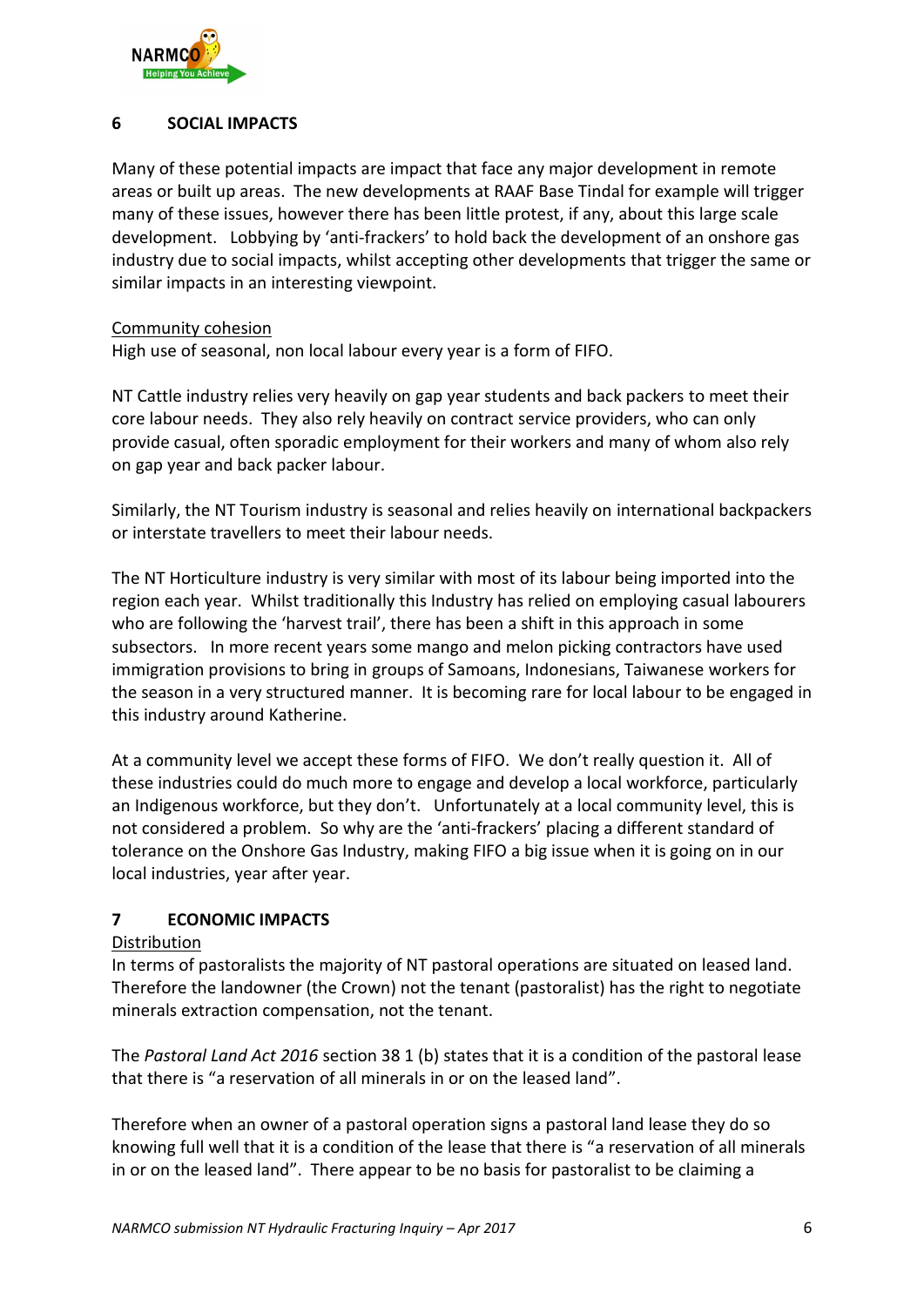

forgone right to compensation for minerals extracted through hydraulic fracturing. Similarly there is no basis for pastoralist to be using hydraulic fracturing to claim a right to convert their pastoral leases to freehold titles.

If pastoral leasees consider they ought to be compensated for mineral extraction, they have a responsibility to lobby the Govt of the day to change the Pastoral Land Act NOT lobby specifically against hydraulic fracturing in the Natural Gas Industry. Similarly if pastoralist wish to change the law so their pastoral leases are converted to freehold, then they need to lobby the Government of the day and convince the public of the need to change the land title laws; and be prepared to compensate the Crown adequately for giving up the leasehold hand.

*The Pastoral Land Act 2016* does not specifically give lease holders a forgone right to 'disturbance compensation. However many mining and gas companies do provide a measure of compensation, often by way of infrastructure improvements for any direct business disruption, road usage and other impacts on their operations. NARMCO understands that the gas companies have been and will continue to be willing to work with leaseholders in this regard.

#### Net Impacts

Much of the land proposed for Hydraulic Fracturing is under pastoral lease, with a lesser amount potentially occurring on Aboriginal Land Trusts.

In terms of current direct revenue to the NT Govt, the rental/royalty return from the pastoral industry is remarkably low, with an estimated annual rental income of \$5-6m. Pastoral leases rents are calculated on the unimproved value of the pastoral land only. The lease rate is currently .616%. For example a property of \$2.1m UCV pays annual rent of only \$12,936, this is irrespective of whether a pastoralist has 2,000 head (est value \$2.4-3m) or 20,000 head, (est value \$24-30m). (Dept of Land Resources Management's Pastoral Lease Rental Notice for 2016/17).

Cattle production was estimated at \$333m in 2015, (DPIF, 2015). This same report indicates that the Agriculture, Forestry and Fisheries contributes only 2% of Gross State Product, with Mining contributing over 20%. Interestingly in an\ 2013 NT Treasury economic overview report, Manufacturing, which is often perceived to be almost nonexistent in the NT, contributed approx. 9% GSP in 2012-13 and Construction contributing approx. 20% and Mining 15%, Agric/Forest/& Fish contributed approx. 2%.

The Pastoral industry is not a large employer, contributing only **2%** of total employment in the NT, (ABS, 2011). There were an estimated 1,200 full time employees in the industry (DPIF, 2015). In 2011 (ABS) Agriculture Forestry & Fisheries employed 1,929, whilst Construction employed 8,042 and Retail 8,016.

In term of economic and employment returns to the NT and its residents, there is clear value in supporting an Onshore Gas Industry, even if it were to be at the expense of the Pastoral Industry, although NARMCO remains convinced the two industries can co-exist and both can thrive co-operatively.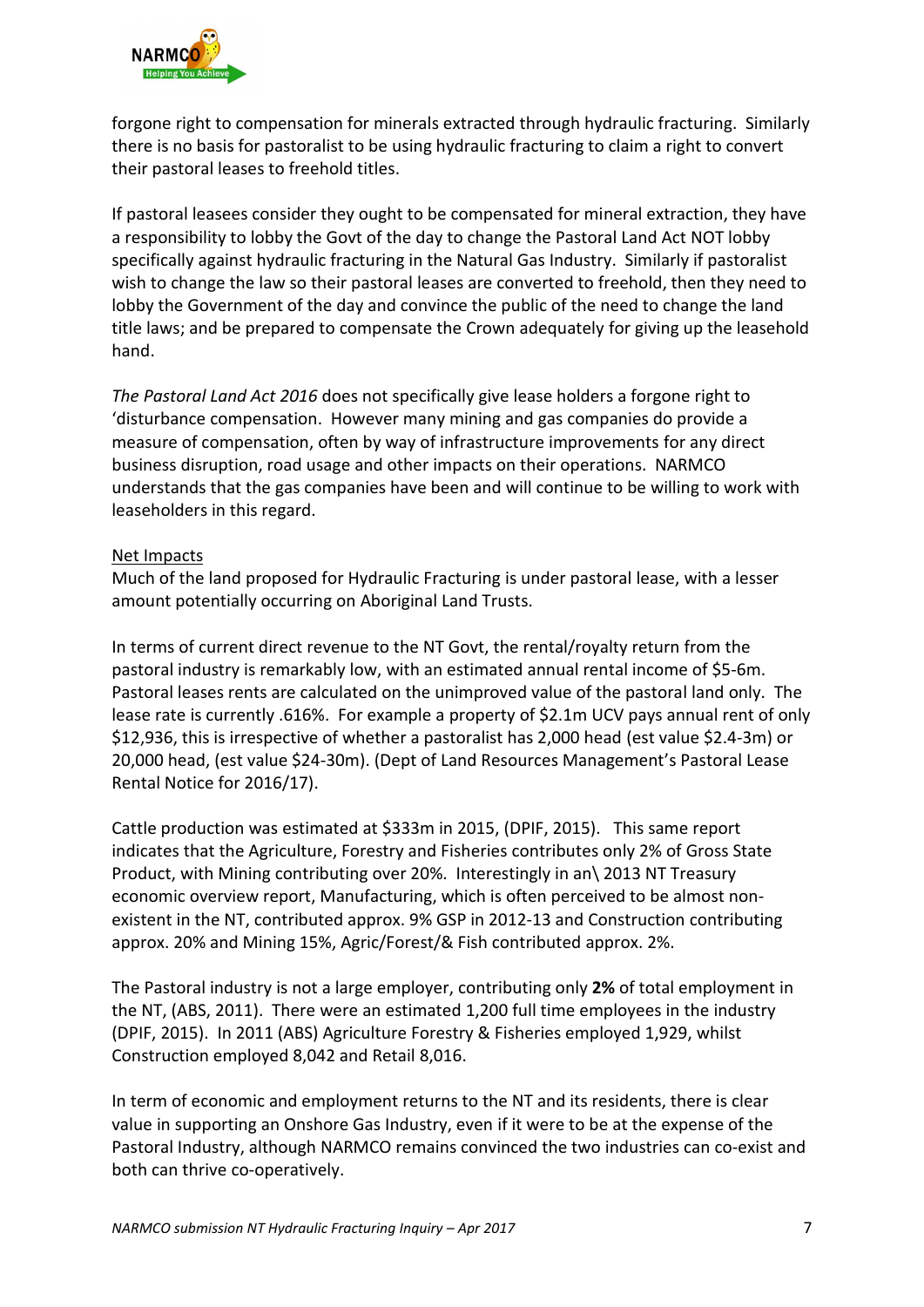

Below is a small comparison of the economic and employment values between the Pastoral industry and the anticipated Onshore Gas industry. Pls note the OGI figures are 'success case' not 'aspirational case'.

| <b>Industry</b>         | <b>Pastoral Rent/Gas</b><br><b>Royalties 2020-2040</b> | GSP 2020-2040 | Employment |
|-------------------------|--------------------------------------------------------|---------------|------------|
| Pastoral Industry *     | \$100m                                                 | \$7b          | 1,200 FTE  |
| Onshore Gas Industry ** | \$686m                                                 | \$17.2b       | 4,200 FTE  |

\*based on 2015 Dept of Primary Industry and Fisheries, "Overview and Outlook 2015" and Dept of Land Resources Management's Pastoral Lease Rental Notice for 2016/17. \*\* 2015 Deloitte Access Economics "Economic impact of shale and tight gas development in the NT"

#### Distribution

The exploration activity generated by the Natural Gas Industry using hydraulic fracturing methods, to date has seen a range of local businesses being engaged, both in Katherine and Mataranka. Transport operators, civil construction companies, environmental consultants, accommodation and hospitality providers, engineers, and many more types of businesses have already benefited.

There have been Indigenous people and businesses engaged already, and that a small local Indigenous company has being engaged to provide year round services to several of the well sites in the Beetaloo basin is good sign of better things to come, should the Moratorium be lifted.

That local businesses will be readily engaged is not a given. Katherine Mining Services Association has been actively working with the gas industry for 4 years just to achieve the level of engagement currently seen. Local businesses who have been engaged have had to actively source their work.

Katherine Mining Services Association has developed to its current capacity with volunteer labour as it has no employees. It will be necessary to place additional industry development resources in Katherine, be that with Katherine Mining Services Association, NT Govt or both.

The seasonal nature of some of the key local industries creates significant economic challenges for local businesses. In addition many businesses are caught in dilemma whereby they cannot retain all their skilled staff in their off seasons but without permanent skilled staff they cannot commit to growing their business to the next levels.

It is extremely difficult for many employees to remain in the seasonal industries long term, as there are limited opportunities for stable career path. This means that employees who like the NT lifestyle are often forced to move interstate eventually to pursue more stable employment, or they leave their preferred industry to pursue job security in other industries.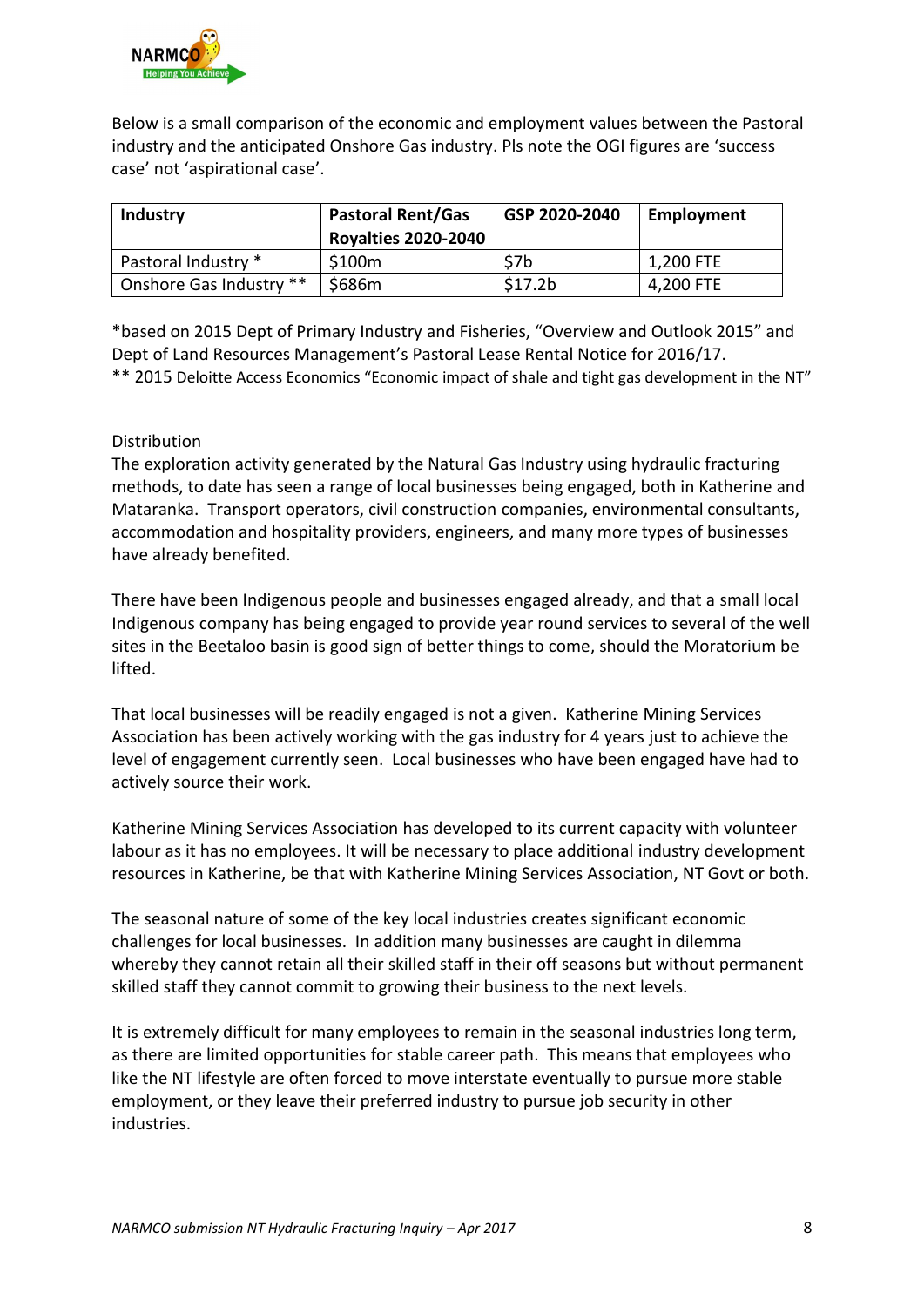

A shale led Natural Gas Industry will be a relatively stable industry, operating all year round. Reliable industry and independent forecasting show this industry has a 30 to 60 year life. This industry will provide stable contract options for local business and provides real potential for local businesses to overcome their seasonal volatility. In addition local businesses will have improved prospects to offer year round employment and be able to retain skill employees and develop career paths for their employees.

# **8 LAND ACCESS**

### Land Access

The *Aboriginal Land Rights (NT) Act 1976* is long standing and ensures Traditional Owners have adequate rights to negotiate compensation. This Act sits within the Commonwealth's jurisdiction and has priority over any NT Govt legislation. The Act is robust and NARMCO considers that there is minimal risk that a hydraulic fracturing regulatory framework will dilute this Act.

Whilst the *Tenancy Act 2017* addresses the tenants right to quiet enjoyment and the *Business Tenancies (Fair Dealings) Act 2016 addresses* compensation for disturbance, the *The Pastoral Land Act 2016* does not specifically give lease holders a right to enjoy 'quiet enjoyment' or 'disturbance compensation'.

Rather the *Pastoral Land Act* indicates there are various categories of people who also have a right to access a pastoral lease. For example general public can be on perennial water within a pastoral lease without the specific permission of the pastoral lessee (section 79); Aboriginal people can access the pastoral lease for specific purposes (section 38 & part 8); persons can be licensed to enter a pastoral lease to take property reserved to the Territory eg gravel, sand, wood (section 84).

There is a substantial evidence that pastoral lease holders, through the NT Cattlemen's Association are using hydraulic fracturing to obtain rights that they are not reasonably entitled to and in the process, are misleading the public in this debate.

The greater risk is not that the regulatory framework will not balance the rights of pastoral properties with those of gas companies but rather, through noisy lobbying, the rights of pastoral leaseholders will be elevated to a higher level than the original *Pastoral Land Act 1992* intended and the current Act 2016 caters for. And much higher than warranted, base on the very minimal lease payments that pastoralist pay for their leases.

# **9 REGULATORY FRAMEWORK**

# Economic impacts

# Compliance and enforcement

It is generally understood that historically the NT Mining industry has been under resourced, particularly in relation to mining compliance. NT Govt can learn from this and commit adequate funds and other resources to ensure the compliance and enforcement of the regulatory framework is at an acceptable standard.